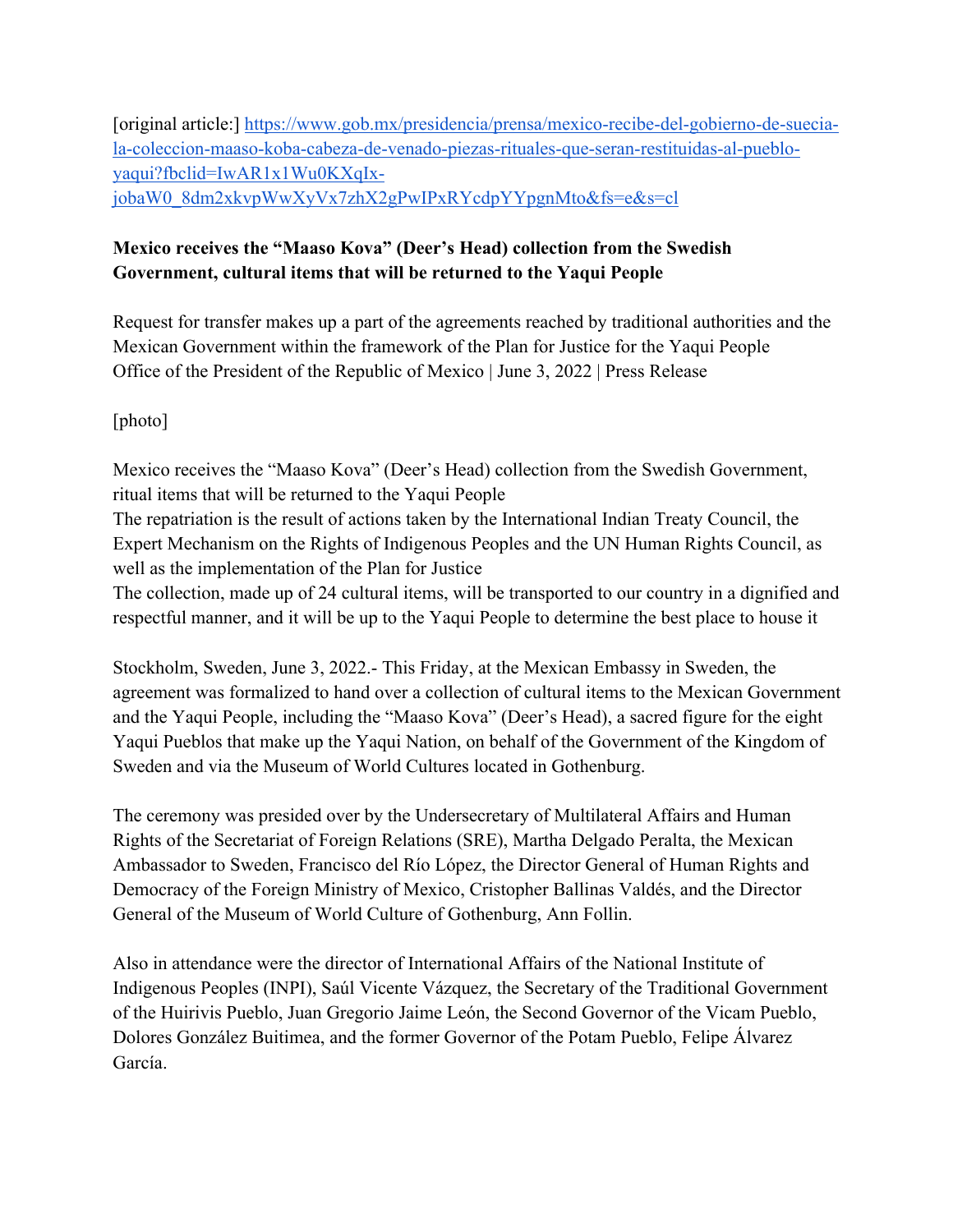Also in attendance were the UN Special Rapporteur on the Rights of Indigenous Peoples, Francisco Cali Tzay, and the Executive Director of the International Indian Treaty Council (IITC), Andrea Carmen.

The transfer of the items is the result of the agreements reached by the traditional Yaqui government and the Government of Mexico, as a part of the Plan for Justice for the Yaqui People, in addition to the 19-year struggle and requests made by the Yaqui Nation, along with the International Indian Treaty Council (IITC), the Expert Mechanism on the Rights of Indigenous Peoples (EMRIP), the UN Permanent Forum on Indigenous Issues, and specialists from the National Institute of Anthropology and History (INAH).

In addition, the diplomatic actions taken by the Secretariat of Culture, via the INAH, SRE, and INPI, were of fundamental importance for successfully bringing the collection back.

After a long period of time within the United Nations Human Rights Council, the Governments of Mexico and Sweden and representatives of the Yaqui Nation and of the Sami Council and Parliament agreed, in June 2020, to begin a process to repatriate the Maaso Kova, along with 23 other sacred items of the Yaqui People that were in the collection of the Museum of World Culture (Världskulturmuseet) located in Gothenburg, a process which culminated in their formal transfer.

The Plan for Justice for the Yaqui People has been a major contributor to these procedures, as in December 2020, the joint work by the INAH, INPI and SRE was aimed at responding to the demand of the authorities of the eight Pueblos, which had been set forth in the document delivered to the President of Mexico, Andrés Manuel López Obrador, on 28 September, 2021.

The Maaso Kova is a sacred item with great cultural value, one that not only reflects the relationship between the peoples of northwestern Mexico and their environment, but also possesses elements of enormous spiritual significance and symbolism, given the fact that, in the worldview of these peoples, dancers who wear it are transformed into the embodiment of the sacred deer.

On behalf of the Government of Mexico, Undersecretary Martha Delgado thanked the Museum of World Culture and the Government of the Kingdom of Sweden for their willingness to agree to the repatriation and stated that, given the commitment by our institutions to ensure the collective rights and human rights of Indigenous Peoples, the sacred nature of the "Maaso Kova" has been recognized and, within the framework of the Plan for Justice for the Yaqui People, this item and 23 others will be returned to their legitimate heirs.